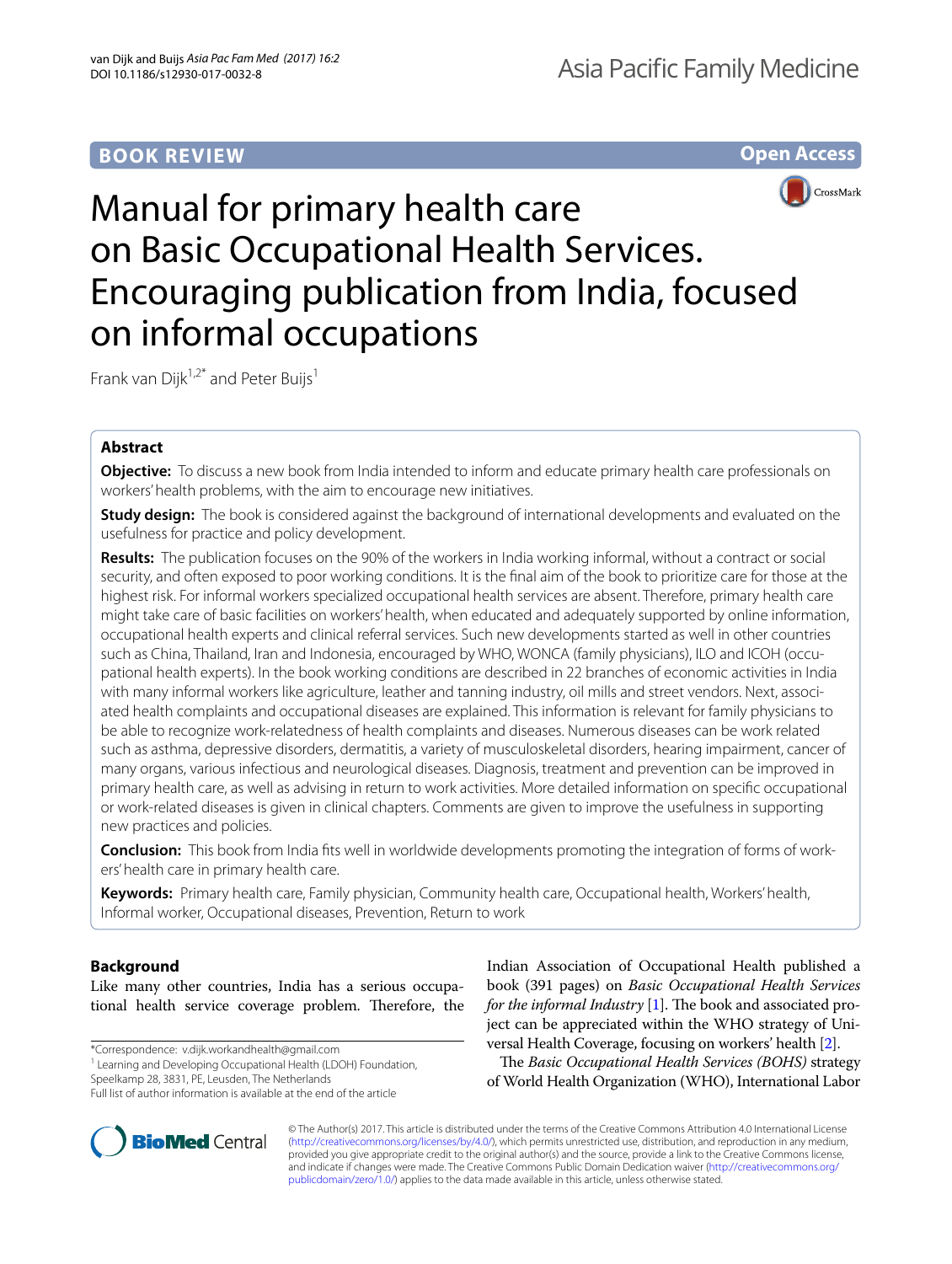Organization (ILO) [\[3](#page-3-2)] and International Commission on Occupational Health (ICOH) [[4](#page-3-3)] is the chosen fundament of the project. Primary health care is considered as a first level of "*workers' health* care" for the about 85% of 3.1 billion workers worldwide who are not supported by expertbased Occupational Health Services [\[5\]](#page-3-4). As is stated in the book "In the Indian context the coverage of such services is minimal for the unorganized sector (informal workers) and hardly satisfying the expectations of the workers regarding access to interventions and protective measures through basic occupational health services." There is a vast inequality in the practice of prevention of occupational diseases and in the development of healthy workplaces in India. In the vision of the authors, basic care for workers' health should be an integral part of a primary health care. Provision of occupational health care could be prioritized "for those in needs and at greatest risk, through the financing mechanisms existing for primary health care".

Well-supported primary or community health care can deliver basic care for workers including a significant level of surveillance of the work environment, advises for preventive measures, education, health surveillance for early detection of occupational diseases, first aid and return to work support [[6,](#page-3-5) [7](#page-3-6)]. The WHO The Hague Conference [\[8](#page-3-7)] and the common Statement and Pledge of World Organization of Family Doctors (WONCA) and ICOH in Lisbon in 2014 [\[9](#page-3-8)] are cited in the book as signs of a new global policy. Correspondingly, education and training of primary care providers is the main objective of this Indian project, sensitizing the professionals on health risks in 22 informal economic activities and occupations.

The ambitious ultimate target of the project is the improvement of health and safety of about 450 million workers in India. More than 90% of these work in the informal sector, often in poor conditions and consequently with a high risk of occupational diseases and accidents. Unfortunately, statistics are not easily available. The authors state that hardly any informal worker receives professional support in health and safety.

## **The manual, aim and objectives**

The book, written by a long list of experts, has as a main aim the education and training of primary care providers. Primary health care may contribute to a better health care for workers, but in practice physicians and staff are often not interested in the patients' occupation, caused by "a lack of awareness and knowledge about workrelated hazards".

A first objective is sensitizing the professionals on the vital relation that exist between work of the patients and their health. In the first two sections of the book concepts and legislation on occupational health are introduced, and basic thoughts about hazards and risks, safety principles and health surveillance. Instruments such as occupational history taking, occupational hygiene tools and monitoring are shortly described.

A second objective is to inform primary health care about a wide range of concrete risks at workplaces where most informal workers have their job. The authors do so by presenting profiles of no less than 22 informal economic activities which exist mainly in rural areas.

Finally, to support finding medical solutions for patients, clinical perspectives are offered for 10 categories of diseases.

# **Risks in informal economic activities and occupations**

In 22 chapters the profiles of informal economic activities and occupations are presented. First the type of activity is portrayed informing about economic data, regional distribution, numbers of workers and employment conditions. Next, work processes and working conditions are described in detail and information on hygienic conditions (toilets, drinking water). Finally, specific work-related and occupational diseases are mentioned, completed with causative sources at work. References are added for additional clinical information presented in the final section of the book.

Such information can support the family physician, nurse or community health worker while identifying the cause of a suspected occupational or work-related disease such as in diagnosing asthma, contact eczema, tuberculosis, epicondylitis, depression or bladder cancer. Clearly, the risk of missing the right diagnosis is high without basic awareness and information regarding specific risks at the workplace.

Preventive activities during office hours are encouraged as well. As an illustration, in the chapter on *Agriculture* you can find that almost 300,000 Indian farmers, especially cash crop farmers, committed suicide in the period 1995–2013 caused by fundamental work-related problems. Primary health care professionals are stimulated to have an open eye for this risk in contacts with farmers/patients with depressive mood complaints or anxiety problems. Information on common risks in a branch can guide professionals during a work site visit. So, when visiting a company in the *Leather and tanning industry* it is important to know that chromium exposure can be a risk for getting lung, skin and nasal cancer. Other chemicals may cause bladder or kidney cancer, pancreatic and testicular cancer.

In the chapter on *Saw mills* attention is given to safety risks and noise, as could be expected, but also to dermatitis and respiratory diseases caused by wood dust, fungal spores and chemicals. In *Oil mills* workers can be exposed to extreme heat leading to heat exhaustion and heat stroke. No less than 2.5 million S*treet vendors* are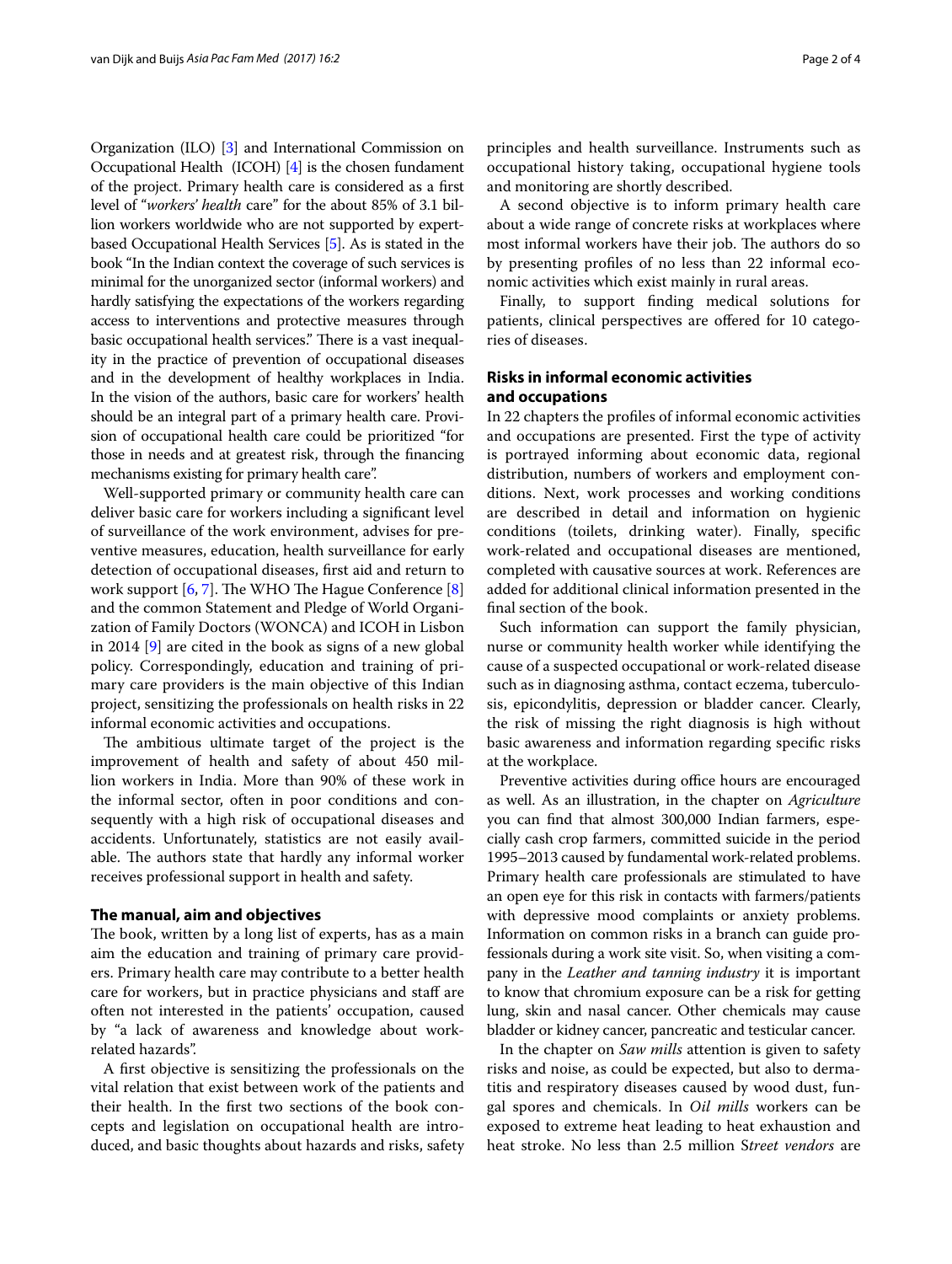working in the city of Mumbai alone. Work characteristics and related health problems are explicated in the corresponding chapter.

An innovative aspect of the book is the profiling of branches and occupations hardly described in the scientific literature. An example is *Work in salt pans*. In Pub-Med you can find one scientific article describing work processes but no articles on work and health topics.

## **Clinical perspectives**

After a generic description, information is given on pathogenesis, symptoms, general risk factors, diagnosis, tests and treatment. A number of chapters open with an adequate introduction on work-related diseases. The chapters on *Respiratory System Conditions* and *Skin Health Conditions* contain informative subchapters on various work-related and occupational diseases. In the chapter on *Occupational Neoplastic Disease* the reader is informed about potential occupational diseases such as skin cancer, melanoma, bladder cancer, leukemia, lung cancer and mesothelioma. Interesting paragraphs on toxic encephalopathy, 'distress as a result of poverty', suicide and depression can be found in the chapter on *Neurological and Behavioural Conditions*. Refreshing is the attention for rehabilitation when workers have a cervicobrachial syndrome as can be found in the chapter on *Musculoskeletal Disorders*.

Surprisingly, common diagnoses in high-income but increasingly also in lower-income countries such as adjustment disorders (nervous exhaustion) and burnout, are not discussed. Similarly only limited attention is given to widespread work-related diseases as chronic low back pain and epicondylitis.

The authors may consider giving more epidemiologic data on occupational and work-related diseases (when available). The presentation of more good practices for the detection, diagnosis and surveillance of occupational and work-related diseases, and for prevention and rehabilitation, could stimulate the realization in primary care.

## **Support for a new practice and policy**

The publication can play a significant role in supporting primary health care professionals with learning material for meetings and courses, contributing to a better quality of health care practice and positive changes for the health of informal workers.

The book is not developed as a 'how to do' book with clear procedures for practice such as on how to perform an occupational history, how to assess occupational asthma, or how to reduce asbestos exposure in a garage. An idea could be to write a separate 'practice book' including tailor-made concepts and visualizations for primary health care, good practices and references to appropriate online sources and Apps. Especially effective workplace solutions and other preventive measures are missing in this edition.

Readability is important to stimulate the use of the book. In this perspective, information overload can be reduced by deleting detailed information on hospitalbased diagnosis and therapy. Subchapters on not workrelated diseases might not be needed. A needs assessment might be considered to strengthen the orientation of the book on primary and community health care.

The inevitability to establish a supportive infrastructure including expert support and referral options for primary care could get more attention, following WHO policies. Consequently, the number of occupational safety and health experts has to increase rapidly not only to take care for the larger industries, but also to support primary health care.

The capability of primary or community health care to perform good basic occupational health care as a wellorganized, mostly government supported form of care can be observed in countries such as China, Thailand, Indonesia and Iran [[10–](#page-3-9)[13](#page-3-10)]. Such investments are sometimes motivated by the economic costs of work-related injuries and diseases that vary between 1.8 and 6.0% of Gross Domestic Product (GDP) in country estimates [[14\]](#page-3-11). However, one may also argue, citing the words of the former Secretary General of the United Nations Kofi Annan in 1997, that "health and safety at work is not only sound economic policy, it is a basic human right".

### **Quality of the information**

Details can be challenged, surely in a first edition of a comprehensive book. As an illustration, in the chapter on bladder cancer no preventive measures can be found to reduce industrial exposure, and urine cytology as an instrument for a workers' health surveillance program can be discussed more in detail, leading to a recommendation for a health surveillance program. For the next edition, expert referees can screen the text for mistakes and missing parts.

The book has no references per chapter. However, the reader needs references to verify the validity of the content and to know where to find tools or sources for further reading. On the other hand, such a comprehensive book creates a huge amount of quickly outdated references when not well organized. A solution could be restricting references mainly to recent systematic reviews and evidence-based guidelines.

#### **Next steps**

Next steps are planned. First seminars are hold for family physicians focusing on a few informal economic activities. Concrete plans are in development for telecasting